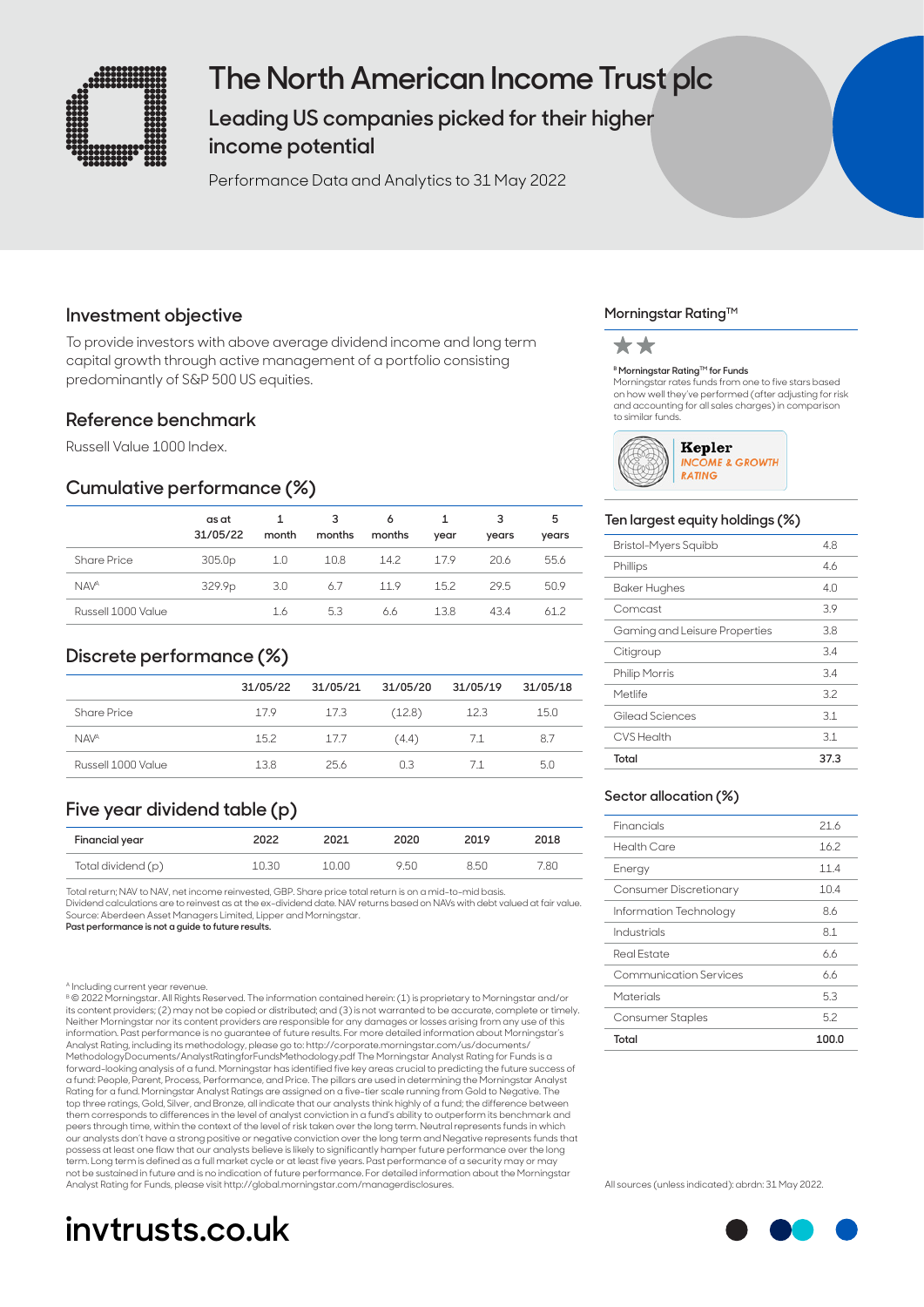# **The North American Income Trust plc**





US equity market volatility remained elevated in May, as macroeconomic risks continued to weigh on investor sentiment. The ongoing war in Ukraine aided the rise in soft and hard commodity prices, with the Brent Crude oil price reaching above US\$115 per barrel by the end of the month. The US Federal Reserve's (Fed) increased inflationary concerns were reflected in its steppedup pace in monetary policy tightening at its May meeting, as the central bank raised its benchmark interest rate by 0.5%.

On the economic front, the Department of Labor reported that US payrolls expanded by 390,000 in May, and the unemployment rate was unchanged at 3.6% — the lowest level since September 2019. Inflation in the US remains elevated; the Consumer Price Index rose 1.0% in May and 8.6% for the previous 12-month period, up from 0.3% and 8.3% respectively in April. Energy costs led the upturn in inflation again in May, with fuel oil prices rising nearly 107% versus the same period in 2021.

In portfolio-related corporate news, oil and gas company Phillips 66 made a final investment decision to move forward with its Rodeo Renewed project, which will convert a traditional refinery into one of the world's largest renewable fuel facilities. Additionally, the company raised its quarterly dividend by 5.1%, equivalent to an annualised yield of 3.8% based on the stock price at month-end. Healthcare-focused REIT Omega Healthcare Investors reported better-than-expected earnings for the first quarter of its 2022 fiscal year and announced the sale of a majority of its legacy Gulf Coast assets for more the US\$300 million.

## **Fund managers' report continues overleaf**

E Calculated using the Company's historic net dividends and month end share price.

F Net gearing is defined as a percentage, with net debt (total debt less cash/cash equivalents) divided by shareholders' funds.

<sup>G</sup> Excludes cash being used as collateral against open option positions from cash/cash equivalents.<br><sup>H</sup> The 'Active Share' percentage is a measure used to describe what proportion of the Company's holdings differ from the benchmark index holdings.



## **Geographic breakdown (%)**

| Total                         | 100.0 |
|-------------------------------|-------|
| Other cash <sup>c</sup>       | 02    |
| Cash available for investment | 26    |
| Canada                        | 82    |
| <b>USA</b>                    | 89 N  |
|                               |       |

## **Total number of investments**

| Total number of equity investments       | 40. |
|------------------------------------------|-----|
| Total number of fixed income investments | З   |
| Total                                    | 43  |

#### **Key information Calendar**

| Year end                     | January                                                                                                                          |
|------------------------------|----------------------------------------------------------------------------------------------------------------------------------|
| Accounts published           | April                                                                                                                            |
| Annual General<br>Meeting    | June.                                                                                                                            |
| Dividend paid                | February, June,<br>August, October                                                                                               |
| Established                  | 1902                                                                                                                             |
| Fund managers                | Fran Radano<br><b>Ralph Bassett</b>                                                                                              |
| Ongoing charges <sup>D</sup> | 0.95%                                                                                                                            |
| Annual management<br>fee     | 0.75% of net assets<br>up to £250m;<br>0.6% of net assets<br>between £250m;<br>and £500m: 0.5%<br>of net assets above<br>\$.500m |
| Premium/(Discount)           | $(7.5)$ %                                                                                                                        |
| Yield <sup>E</sup>           | 3.4%                                                                                                                             |
| Net gearing <sup>F</sup>     | 54%                                                                                                                              |
| Net gearing <sup>FG</sup>    | 56%                                                                                                                              |
| Active share <sup>H</sup>    | 891%                                                                                                                             |

## **AIFMD Leverage Limits**

| Gross Notional |  |
|----------------|--|
| Commitment     |  |

#### **Assets/Debt (£m)**

| Gross       | 5028 |
|-------------|------|
| Debt        | 396  |
| Cash & cash | 146  |
| equivalents |      |

C Represents cash being used as collateral against open equity options positions, and therefore not available for investment.

<sup>&</sup>lt;sup>p</sup> Expressed as a percentage of average daily net assets for the year ended 31 January 2022. The Ongoing Charges<br>Figure (OCF) is the overall cost shown as a percentage of the value of the assets of the Company. It is made the Annual Management Fee and other charges. It does not include any costs associated with buying shares in the Company or the cost of buying and selling stocks within the Company. The OCF can help you compare the annual operating expenses of different Companies.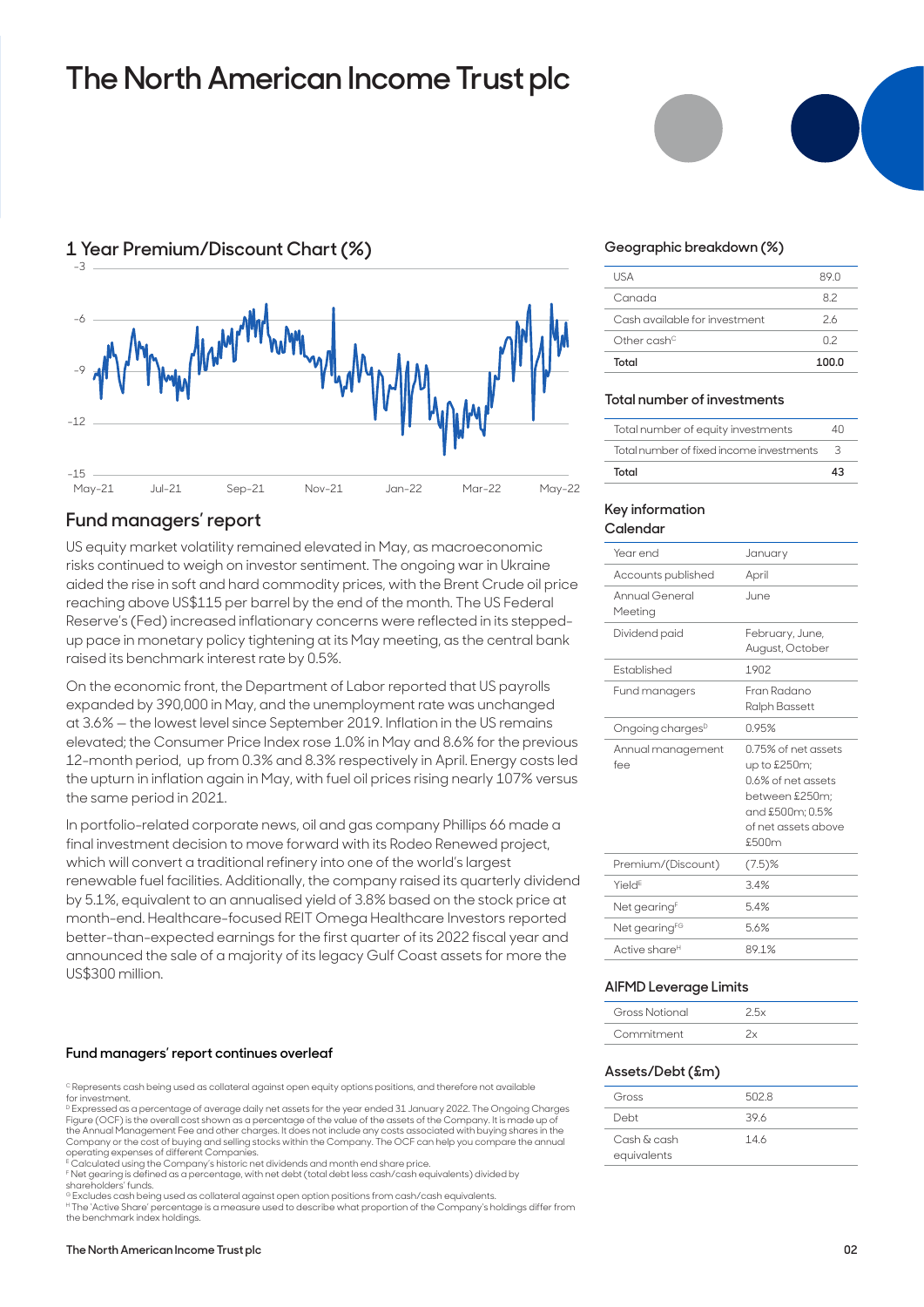# **The North American Income Trust plc**

## **Fund managers' report - continued**

In addition to Phillips 66, several other Trust holdings announced notable dividend actions in May. Freight railroad operator Union Pacific Corp. boosted its quarterly payout by 10.2%, representing an annualised yield of 2.4% at the stock's closing price at month-end. Royal Bank of Canada raised its dividend by 9.6%, equivalent to a 3.9% annualised yield at the share price at the close of the market on 31 May. Medical device maker Medtronic announced a 7.4% increase in its dividend, resulting in a 2.7% annualised yield at the stock's closing price at the end of the month.

We did not initiate or exit any positions in the Trust in May. We added to the holdings in semiconductor manufacturer Analog Devices; home improvement retailer The Home Depot; and pharmacy benefits manager and retail drugstore operator CVS Health Corp. We trimmed the Trust's positions in Medtronic and energy infrastructure company TC Energy Corp.

## **Outlook**

The Fed believes that it can bring inflation back to its target range without triggering a recession, though the abrdn Research Institute suggests that this will be difficult to achieve, given the combination of tight labour markets, high wage and price inflation, acute financial imbalances, elevated inflation expectations, and anticipation of large interest-rate hikes. In our view, the monetary policy tightening required to drag US inflation back to the Fed's target is expected to push the economy into recession in the second half of 2023.

As intense fighting continues in Ukraine, we await a cessation in hostilities through either diplomatic agreement or forced surrender. As a result, investors and analysts remain watchful and cautious as they fix their gaze on affected markets, particularly financials and energy. Global equity markets appear to be working through supply-chain issues as pandemic-related labour pressures subside and activity restrictions are relaxed. While the Omicron variant of Covid-19 persists, it is hoped that the world can gradually recover and finally emerge from the pandemic this year. We feel that economies globally are now poised to work out the details of living a post-pandemic life – as soon as geopolitical conditions allow. We continue to believe that companies with enduring competitive advantages and healthy balance sheets in a sustainable manner are best positioned to manage economic pressures through to times of greater market stability. In our view, the judicious use of price hikes, avoiding higher debt loads, and investing in updates to supply-chain processes and capabilities are key for businesses.

I Calculated as notional principal of outstanding divided by gross equity assets.

**The risks outlined overleaf relating to exchange rate movements is particularly relevant to this trust, but should be read in conjunction with all warnings and comments given. Important information overleaf**

#### **Assets**

|              | ℅     | £m    |
|--------------|-------|-------|
| Equities     | 996   | 492.7 |
| Fixed Income | 04    | 22    |
| Total        | 100.0 | 494.9 |

## **Options**

| Number of open options positions |       |
|----------------------------------|-------|
| Equity sleeve optionised         | 1.60% |

## **Capital structure**

| Ordinary shares | 140,234,749 |
|-----------------|-------------|

#### **Allocation of management fees and finance costs**

| Capital | 70% |
|---------|-----|
| Revenue | 30% |

## **Trading details**

| Reuters/Epic/<br>Bloomberg code | NAIT                             |
|---------------------------------|----------------------------------|
| ISIN code                       | GROOB IO07303                    |
| Sedol code                      | B.I00Z30                         |
| Stockbrokers                    | <b>WINS Investment</b><br>Trusts |
| Market makers                   | SETSmm                           |
|                                 |                                  |

# **i**

## **Factsheet**

Receive the factsheet by email as soon as it is available by registering at www.invtrusts.co.uk/#signup www.northamericanincome.co.uk

## $\mathcal{S}$

## **Contact**

**Private investors**  0808 500 4000

## **Institutional investors**

InvestmentTrustInvestorRelations-UK@ abrdn.com

+44 (0)20 7463 5971 +44 (0)131 222 1863